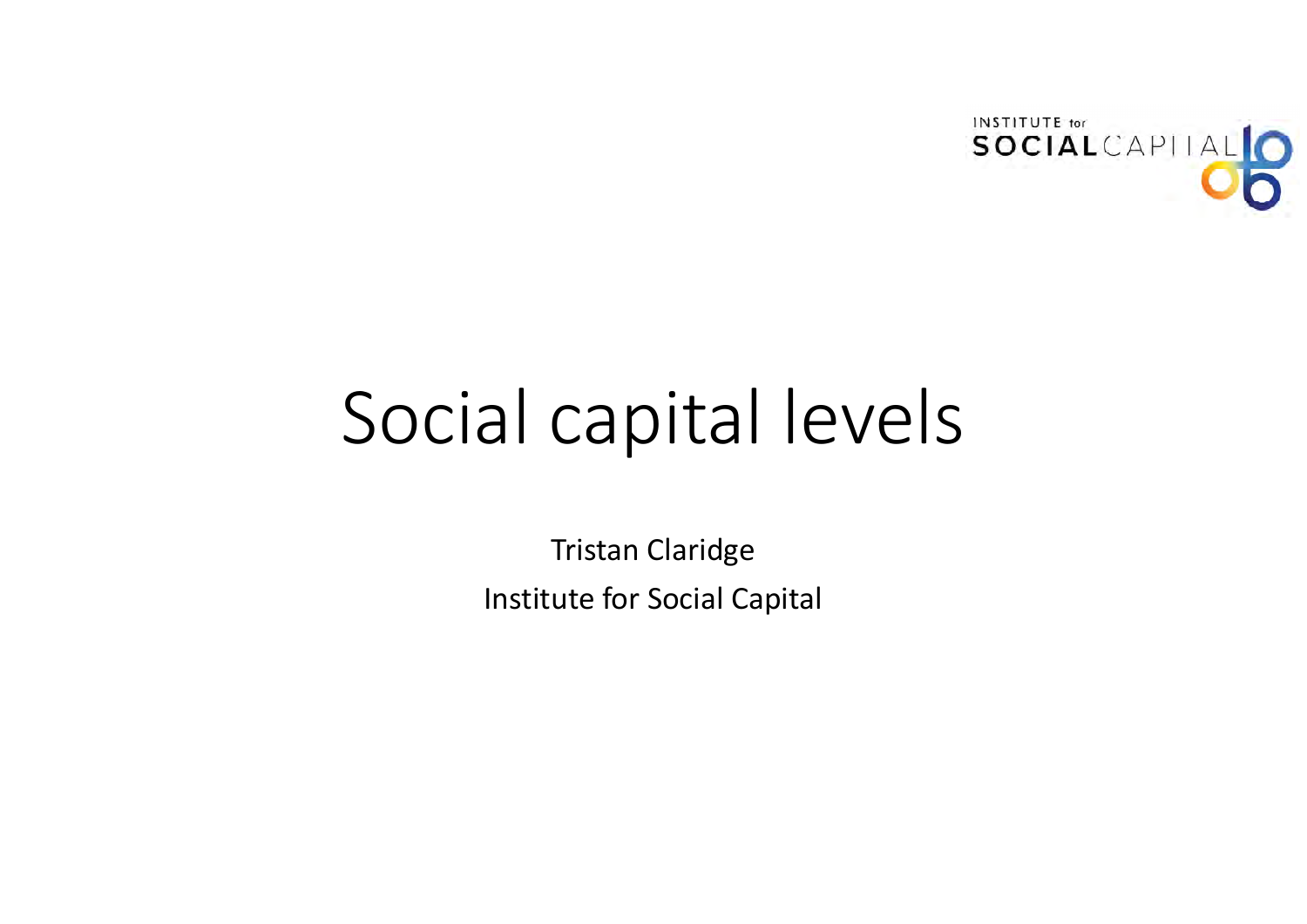

## Overview

- Understanding the different levels of analysis
- Social capital as the property of the individual, collective, or both
- Social capital as <sup>a</sup> public good, private good, or both
- Micro, meso, macro levels of social capital
- Different factors at different levels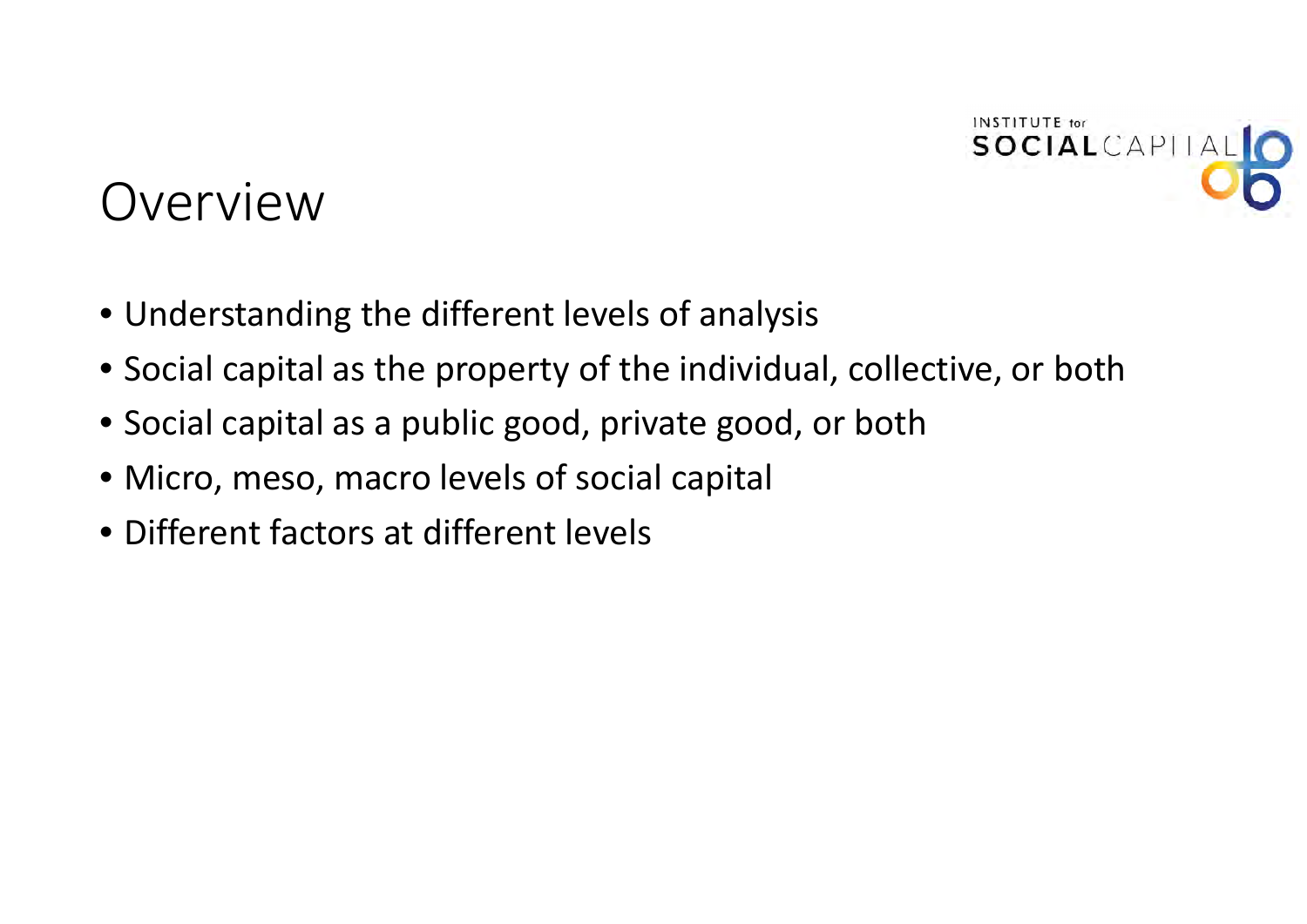

## Levels

- Social capital exists at various levels as one feels belonging to family, community, profession, and country simultaneously, and these levels overlap and interact (Kilby 2002)
- Social capital is conceptualised differently at different levels of analysis and that these levels are highly interrelated (Halpern 2005)
- Social capital has been located at the level of the individual, the informal social group, the formal organization, the community, the ethnic group and even the nation (Bankston and Zhou 2002; Coleman 1988; Portes 1998; Putnam 1995; Sampson, Morenoff, and Earls 1999)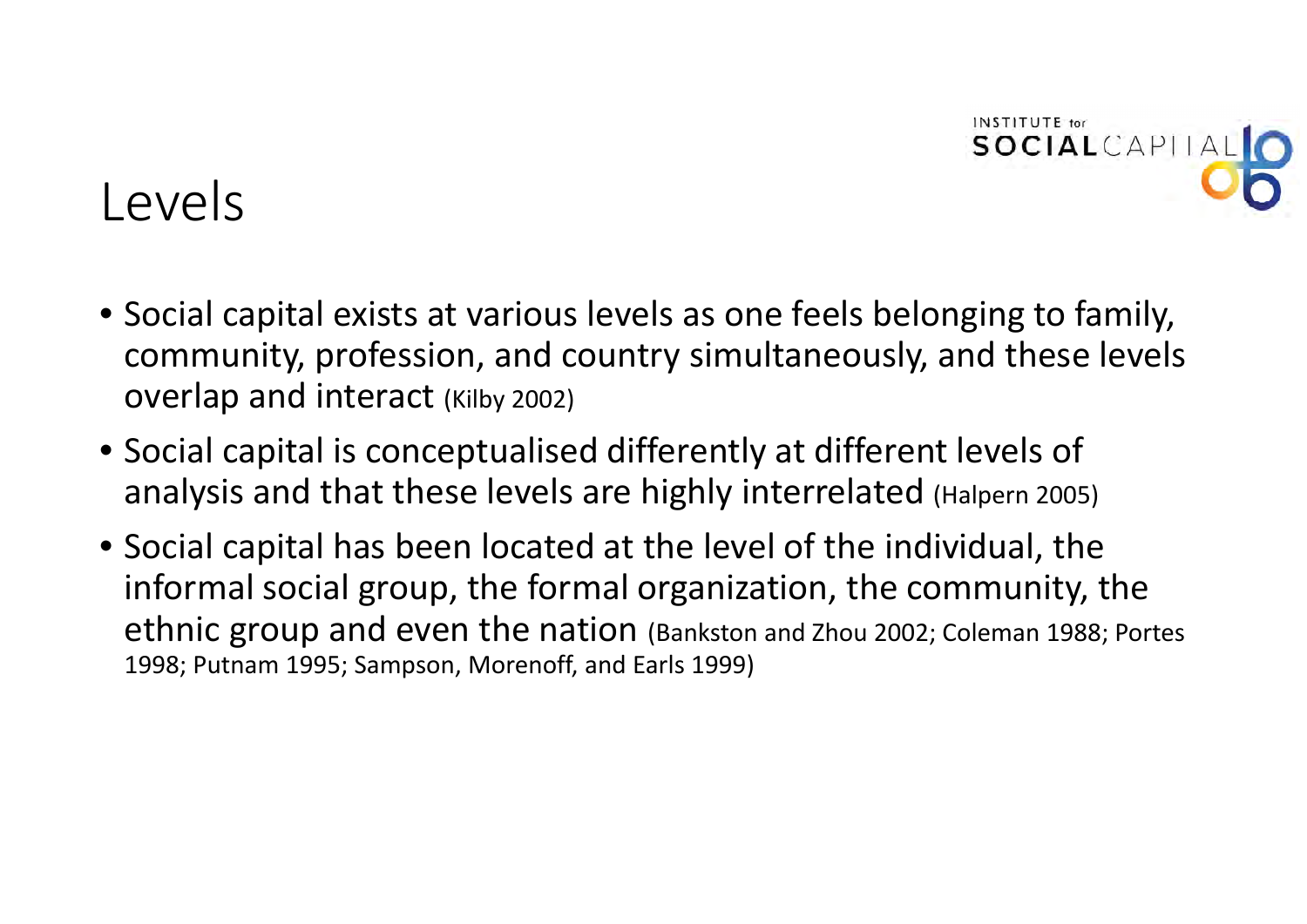#### **INSTITUTE** for SOCIALCAPITAL Property of individual, collective, or both

• There is now general agreement that social capital has both an individual and an aggregate component (Buys and Bow 2002; Newton 1997; Slangen et al. 2003)

#### **Property of the individual Property of the collective**

Becker 1996Bourdieu 1986 Erickson 2004 Flap 2002 Glaeser, Laibson, and Sacerdote 2002 Lin 2001 Yang 2007

Fukuyama 1995 Granovetter 1985Henrich et al. 2001 Newton 2001 Putnam 1995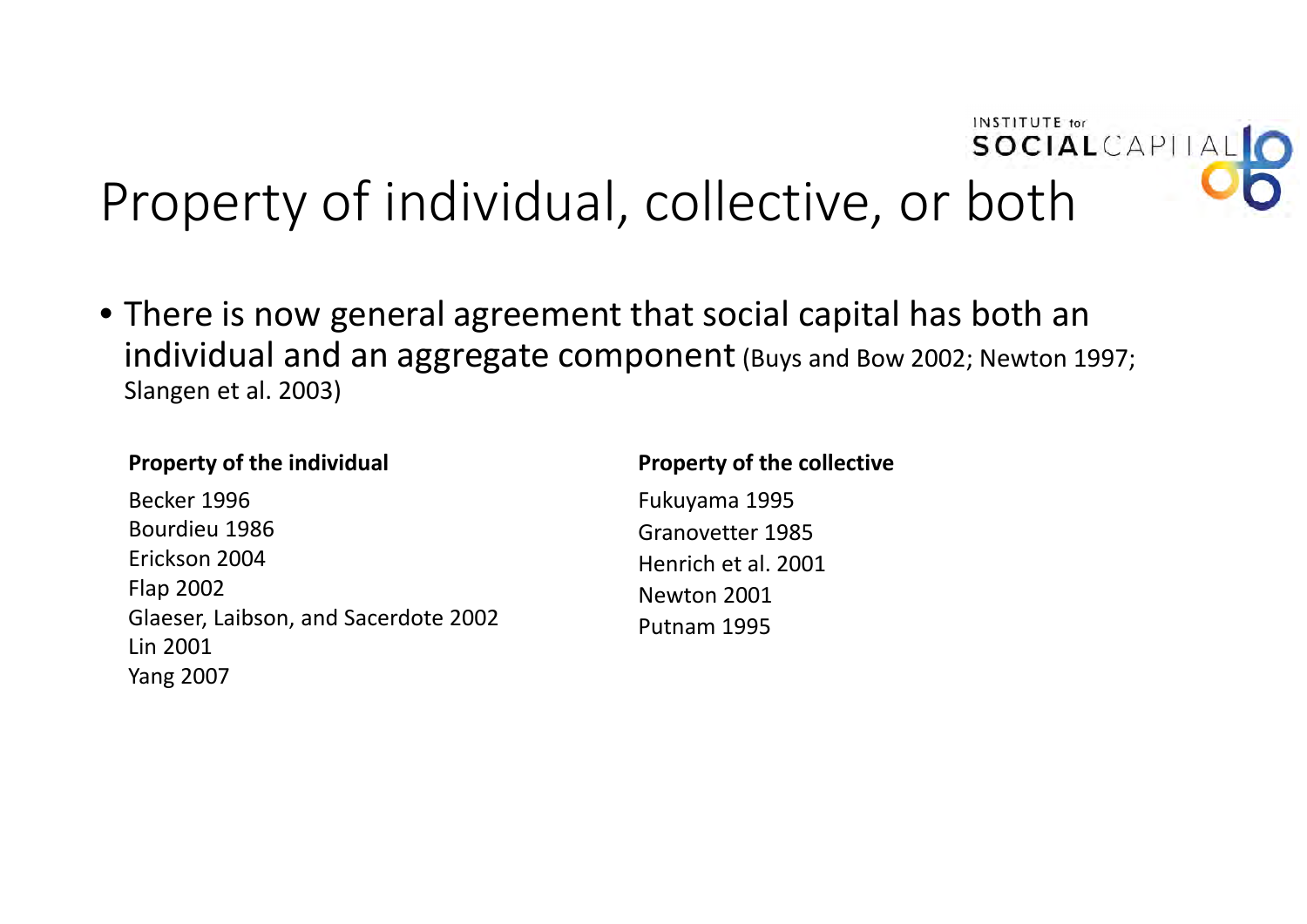

## Public good, private good, or both

- Private good because an individual can invest in their social capital, have some degree of ownership and control, and derive benefits as exclusive private property (Alguezaui and Filieri 2010)
- Public good since many aspects of social capital are beyond the control of individuals and affect and benefit larger groups of people, not just those who created it (Kostova and Roth 2003)

| Private good               | <b>Public good</b>             | <b>Both</b>           |
|----------------------------|--------------------------------|-----------------------|
| Alguezaui and Filieri 2010 | Andrews 2010                   | Buys and Bow 2002     |
| Dasgupta 1999              | Bourdieu 1986                  | Kostova and Roth 2003 |
| Fukuyama 2001, 2002        | Coleman 1988                   | Newton 1997           |
|                            | Houghton, Smith, and Hood 2009 | Onyx and Bullen 2001  |
|                            | Leana and Pil 2006             | Putnam 2000           |
|                            | Subramanian et al. 2003        | Slangen et al. 2003   |
|                            | Yasunobu and Bhandari 2009     |                       |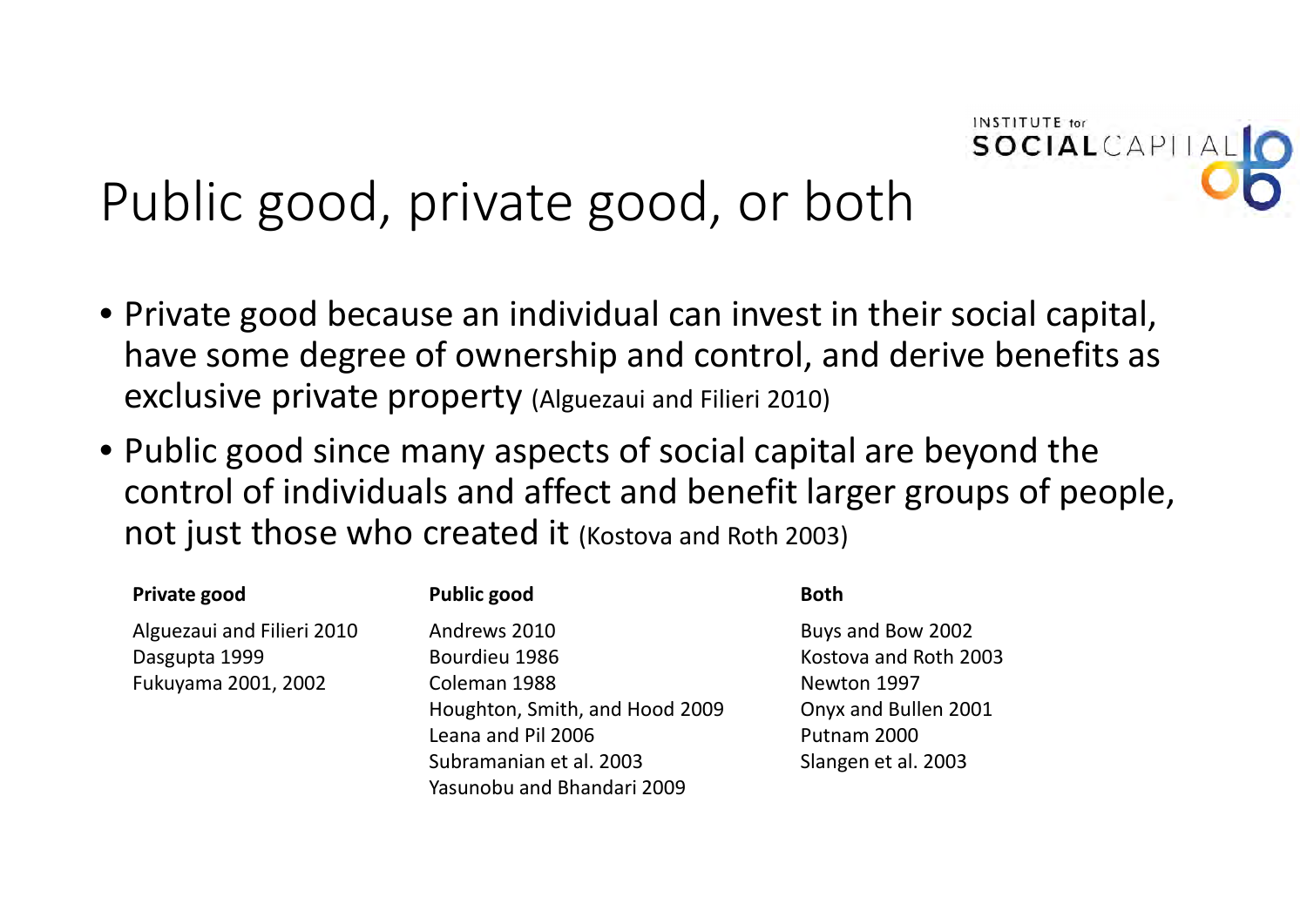# Micro, meso, macro level social capital

• Social capital is identifiable at any level of social grouping, from the individual level to the level of the nation, and it exists at any level where there is identification and belonging, i.e. <sup>a</sup> social grouping.

INSTITUTE for

SOCIALCAPITA

- Levels can be classified as either micro (individual), meso (group or organisation) or macro (community or societal)
- Reality is not divided into levels, analysis at one level is inevitably embedded in or influenced by the other levels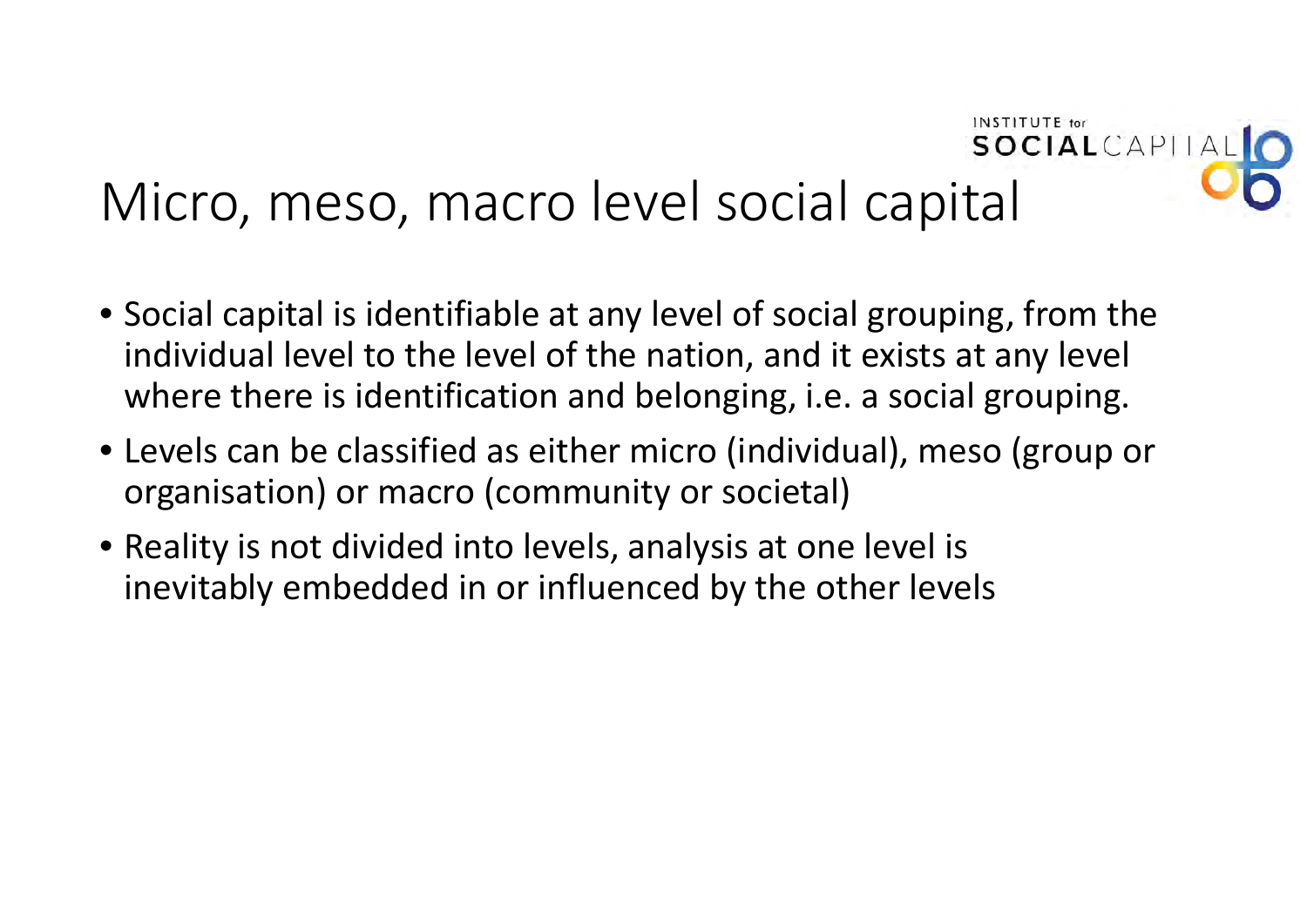## Levels of analysis in sociological inquiry

- • **Micro‐level analysis**, detailed examination of one‐to‐ one interactions between individuals. Allows for nuanced analysis of dynamics of social phenomena but may fail to consider broader social forces that impact such processes.
- • **Meso‐level analysis**, detailed examination of <sup>a</sup> specific group, community, or organization, studies certain parts of <sup>a</sup> society.
- • **Macro‐level analysis**, examination of society as <sup>a</sup> whole, looks at the broad systems, institutions, hierarchies, and patterns that shape <sup>a</sup> society but may fail to consider diversity and dynamics of social phenomena.



**INSTITUTE** for

SOCIALCAPIT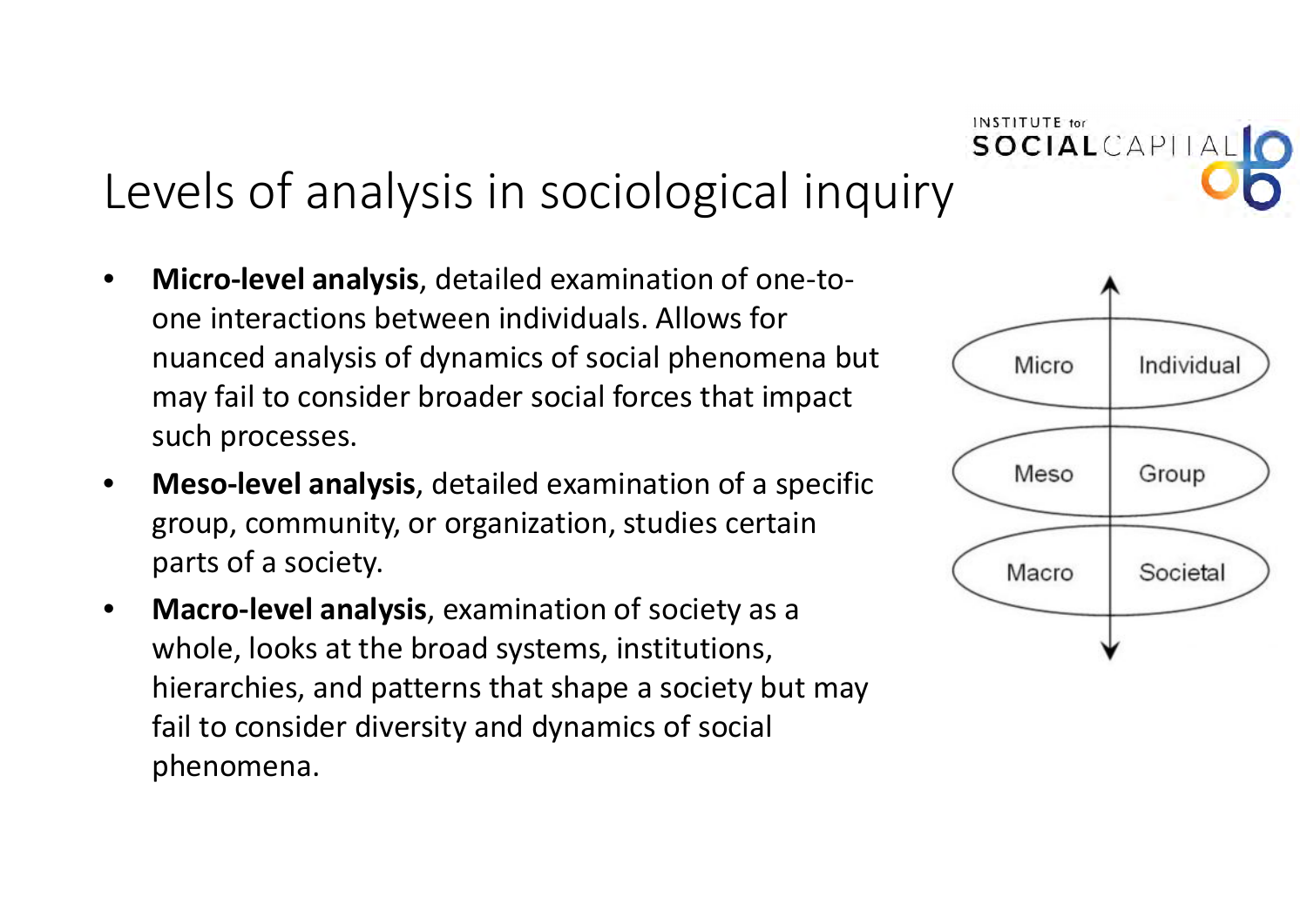

#### Levels of analysis

- $\bullet$  Simplistic view
	- •• Micro is the minimum unit TALLA Individual
	- $\bullet$ • Meso is intermediate levels – Soroup
	- $\bullet$ • Macro is the maximum unit – Society

Source: Sell, 2016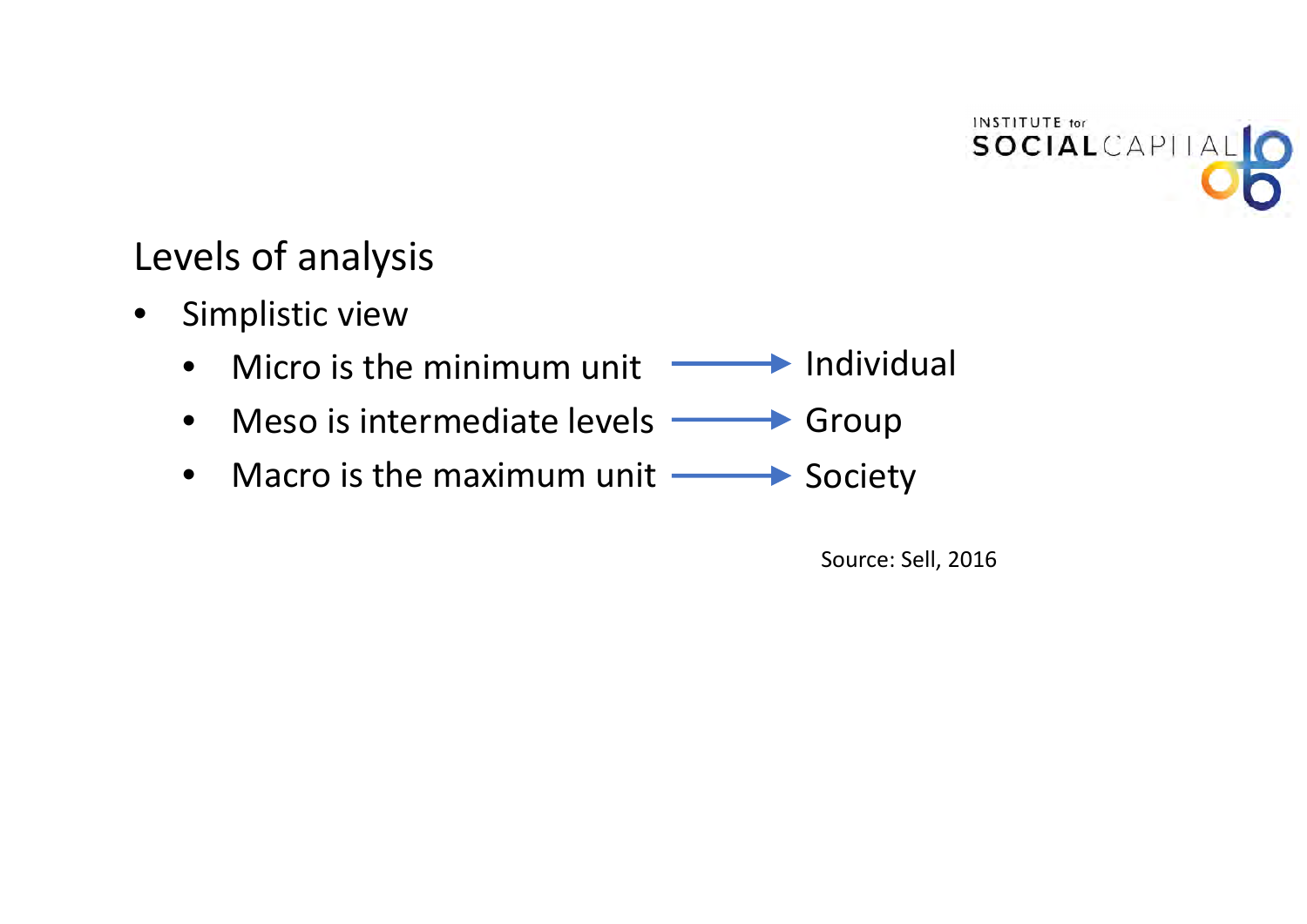

### Social capital factors at different levels

- • **Micro** ‐ Factors related to, or embedded in, specific social relationships
- • **Meso** ‐ Factors that are applicable in the context of <sup>a</sup> social grouping
- $\bullet$  **Macro** ‐ Factors that are generally relevant and widely applicable to <sup>a</sup> community or society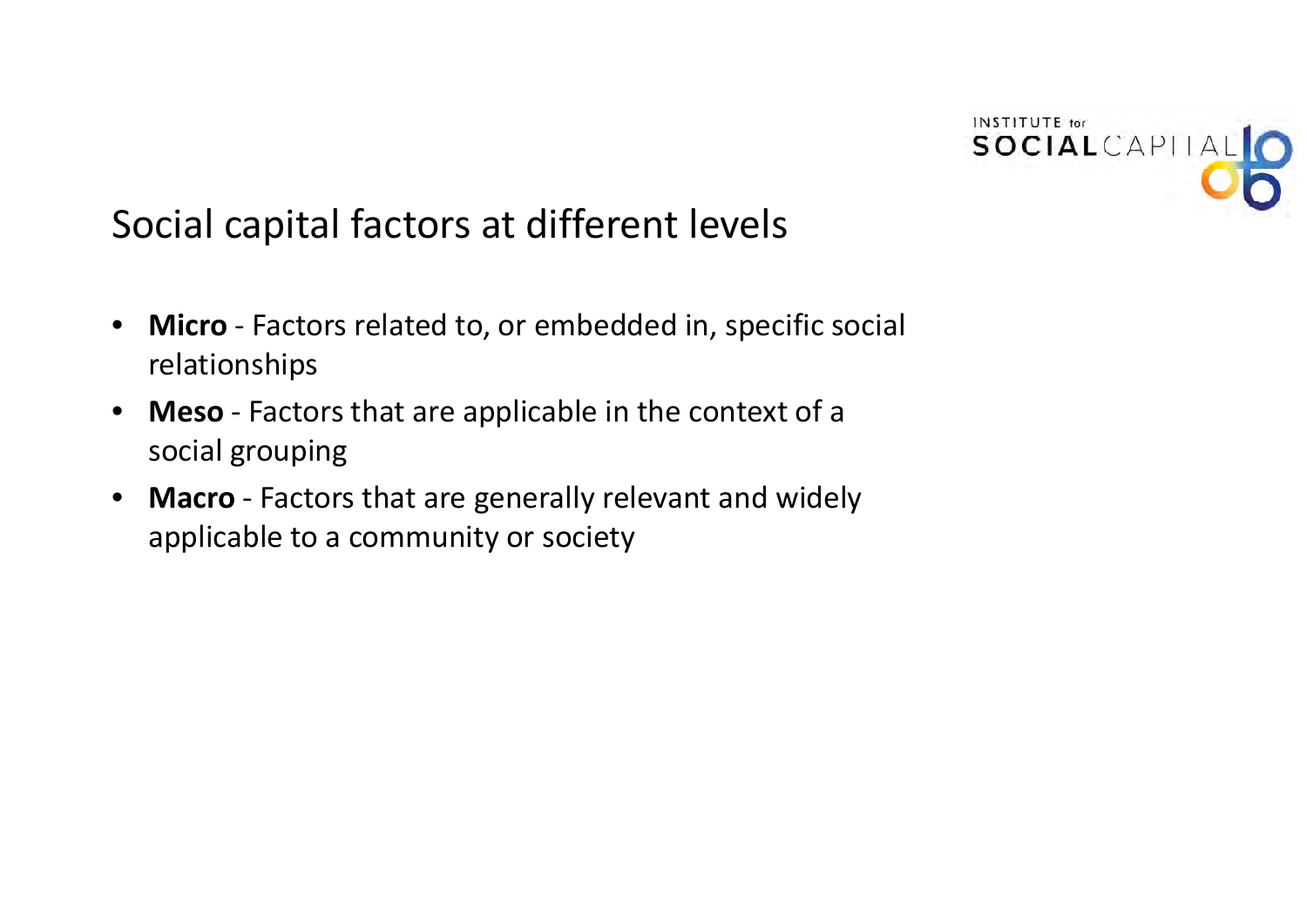

## INSTITUTE for SOCIALCAPITAL

#### Interactions between levels

- $\bullet$  All levels are relevant:
	- Macro level provides the context for social meaning
	- Groups and society are comprised of individuals and their relationships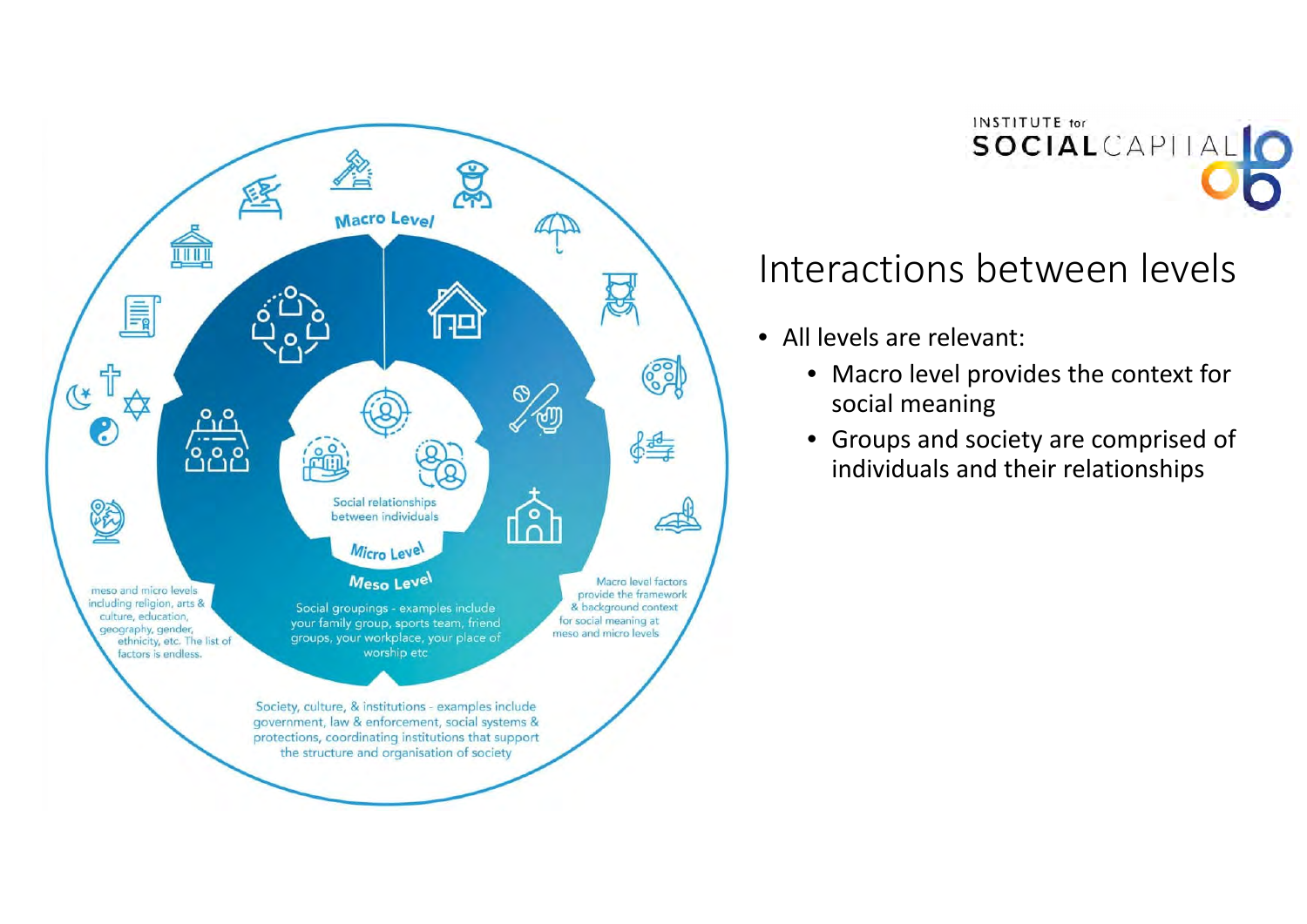

#### But there are different approaches

- $\bullet$  Authors who treat social capital as exclusively involving social relationships often consider levels as relationships on different geographical scale
	- Micro level refers to relations between individuals,
	- Meso level refers to relations between groups or firms,
	- • Macro level refers to relations between regions or nations

(for example Chen, 2005; Halpern, 2005; Yasunobu & Bhandari, 2009)